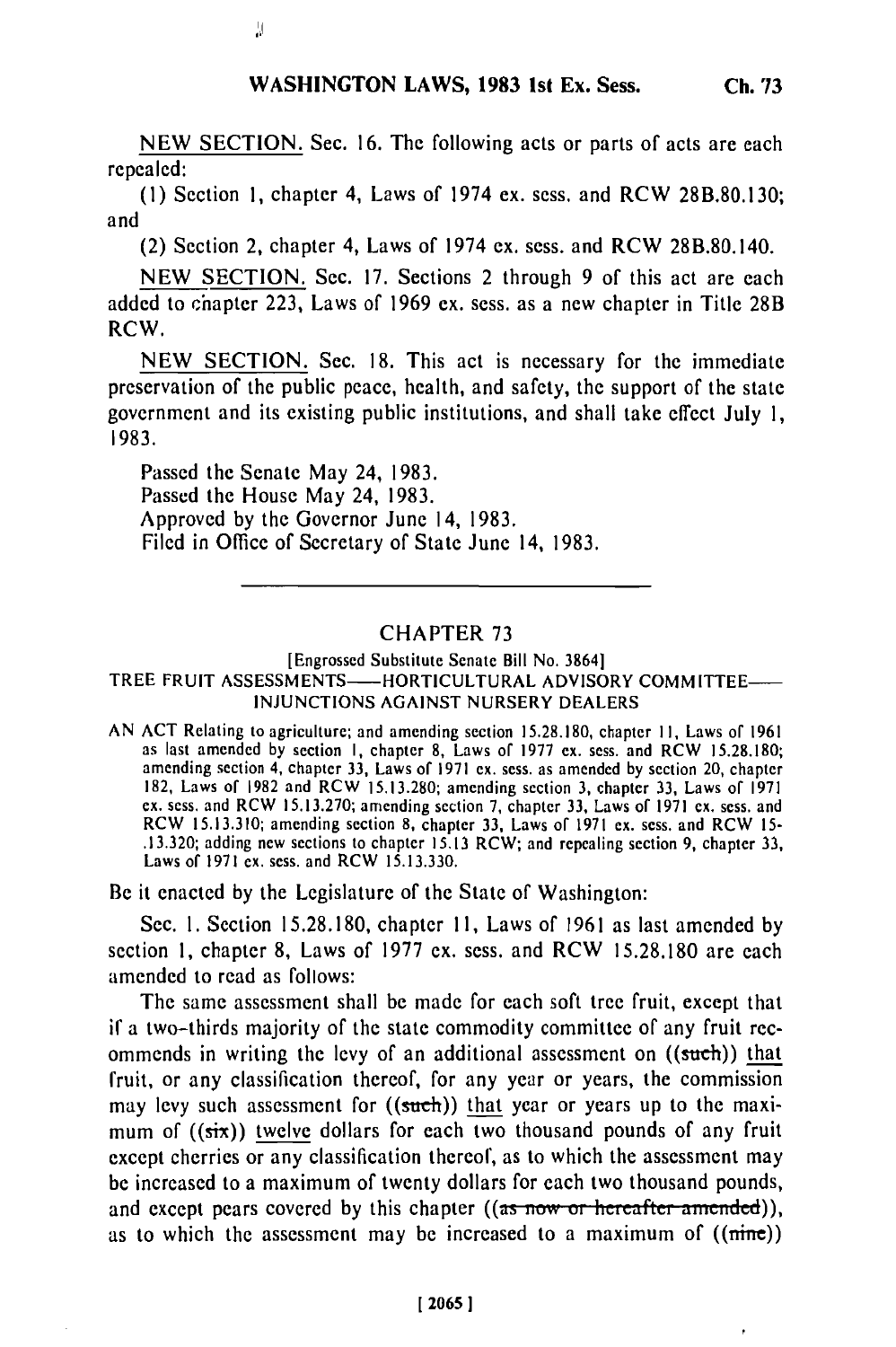fourteen dollars for each two thousand pounds: PROVIDED, That no increase in  $((such))$  the assessment on pears  $((shall))$  becomes effective unless the ((same shall be)) increase is first referred by the commission to a referendum **by** the Bartlett pear growers of the state and ((be)) is approved **by** a majority of ((such)) **the** growers voting ((thereon)) on the referendum. The method and procedure of conducting ((such)) the referendum shall be determined **by** the commission, Any funds so raised shall be expended solely for the purposes provided in this chapter and solely for such fruit, or classification thereof.

The commission ((shall have)) has the authority in its discretion to exempt in whole or in part from future assessments ((hereunder)) under this chapter, during such period as the commission may prescribe, any of the  $((said))$  soft tree fruits or any particular strain or classification  $((theref))$ of them.

Sec. 2. Section 3, chapter 33, Laws of 1971 ex. sess. and RCW 15.13- .270 are each amended to read as follows:

The provisions of this chapter relating to licensing shall not apply to persons making casual or isolated sales or for each place of business where gross sales do not exceed five hundred dollars per year, nor to any garden club or charitable nonprofit association conducting not more than three sales per year for not more than four consecutive days each of horticultural plants as defined in RCW 15.13.250 and which are grown by or donated to its members: PROVIDED, That such club or association shall apply to the director for a permit to conduct such sale. A two dollar fee shall **be** assessed for such permit.

All horticultural plants sold under such a permit issued by the director shall be subject to all the other provisions of this chapter except licensing as set forth herein.

Sec. 3. Section 4, chapter 33, Laws of 1971 ex. sess. as amended by section 20, chapter 182, Laws of 1982 and RCW 15.13.280 are each amended to read as follows:

No person shall act as a nursery dealer without a license for each place of business where horticultural plants are sold. Any person applying for such a license shall apply through the master license system. Such application shall be accompanied by a license fee of  $((\text{twenty=five}))$  one hundred dollars, except there shall be no license fee for each place of business where gross sales do not exceed five hundred dollars per year. Such license shall expire on the master license expiration date unless it has been revoked or suspended prior thereto by the director for cause. Each such license shall be posted in a conspicuous place open to the public in the location for which it was issued.

Sec. 4. Section 7, chapter 33, Laws of 1971 ex. sess. and RCW 15.13- .310 are each amended to read as follows: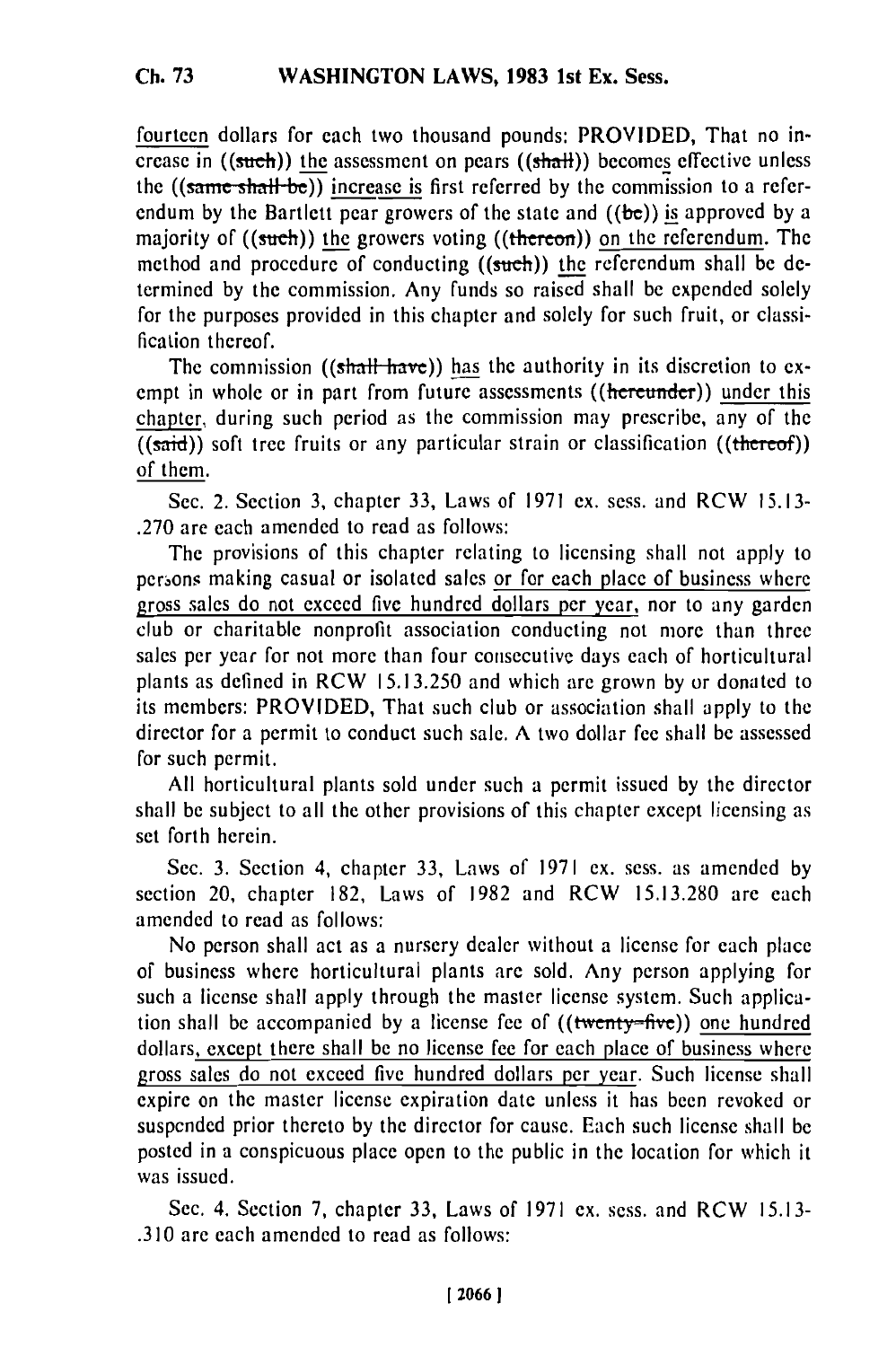**(1) There** is hereby levied an annual assessment of one percent on the gross sale price of the wholesale market value for all fruit trees, fruit tree seedlings, and fruit tree rootstock sold within the state or shipped from the state of Washington **by** any licensed nursery dealer during any license period, as set forth in this chapter: PROVIDED, That the director may subsequent to a hearing, on or after this chapter has been in effect for a period of two years, reduce such assessment to conform with the costs necessary to carry out the fruit tree certification and nursery improvement programs specified in RCW 15.13.470.

Such wholesale market price may be determined **by** the wholesale catalogue price of the seller of such fruit trees, fruit tree seedlings, or fruit tree rootstock or of the shipper moving such fruit trees, fruit tree seedlings, or fruit tree rootstock out of the state. If the seller or shipper do not have a catalogue, then such wholesale market price may be based on the actual selling price or an average wholesale market price. The director in determining such average wholesale market price may use catalogues of various businesses licensed under the provisions of this chapter or any other reasonable method.

(2) Such assessment shall be due and payable ((at the time the nursery dealer applies for a license or should have applied for a license as required<br>in the provisions of this chapter)) on the first day of July of each year.

(3) The gross sale period shall be from July 1 to June 30 of the previous license period.

Sec. 5. Section 8, chapter 33, Laws of 1971 ex. sess. and RCW 15.13- .320 are each amended to read as follows:

An advisory committee is hereby established to advise the director in the administration of the fruit tree certification and nursery improvement program.

(1) The committee shall consist of  $((three))$  five fruit tree nurserymen $((\tau)^2)$ **one** pome fruit producer, and one stone fruit producer;)) and the director or his designated appointee.

(2) The director shall appoint this committee from ((the following recommendations: Three)) names ((are-to-be)) submitted ((for-each-position.)) by the Washington state nurserymen's association ((is to submit names for **by the washington state hurseryllien's association (is to submit hames for** the fruit tree nurserymen positions. The washington state horticultural as sociation is to furnish the names for the pome fruit producer and the stone fruit producer)).

(3) The terms of the members of the committee shall be staggered and the members shall serve a term of three years and until their successor has been appointed and qualified(( $\div$ PROVIDED, That the first appointments to this committee beginning July 30, 1971, shall be for the following terms:

**(a)** Prosition **i.** I **-frut** tice **ui seiynaiI,** three **year** term.

**(b) PusLiun u.** 3-poi- fi **iut pi uci,** thre *ycai* **te.'i.**

**(c) i** conton no. **2 point included** productly three joint verm.